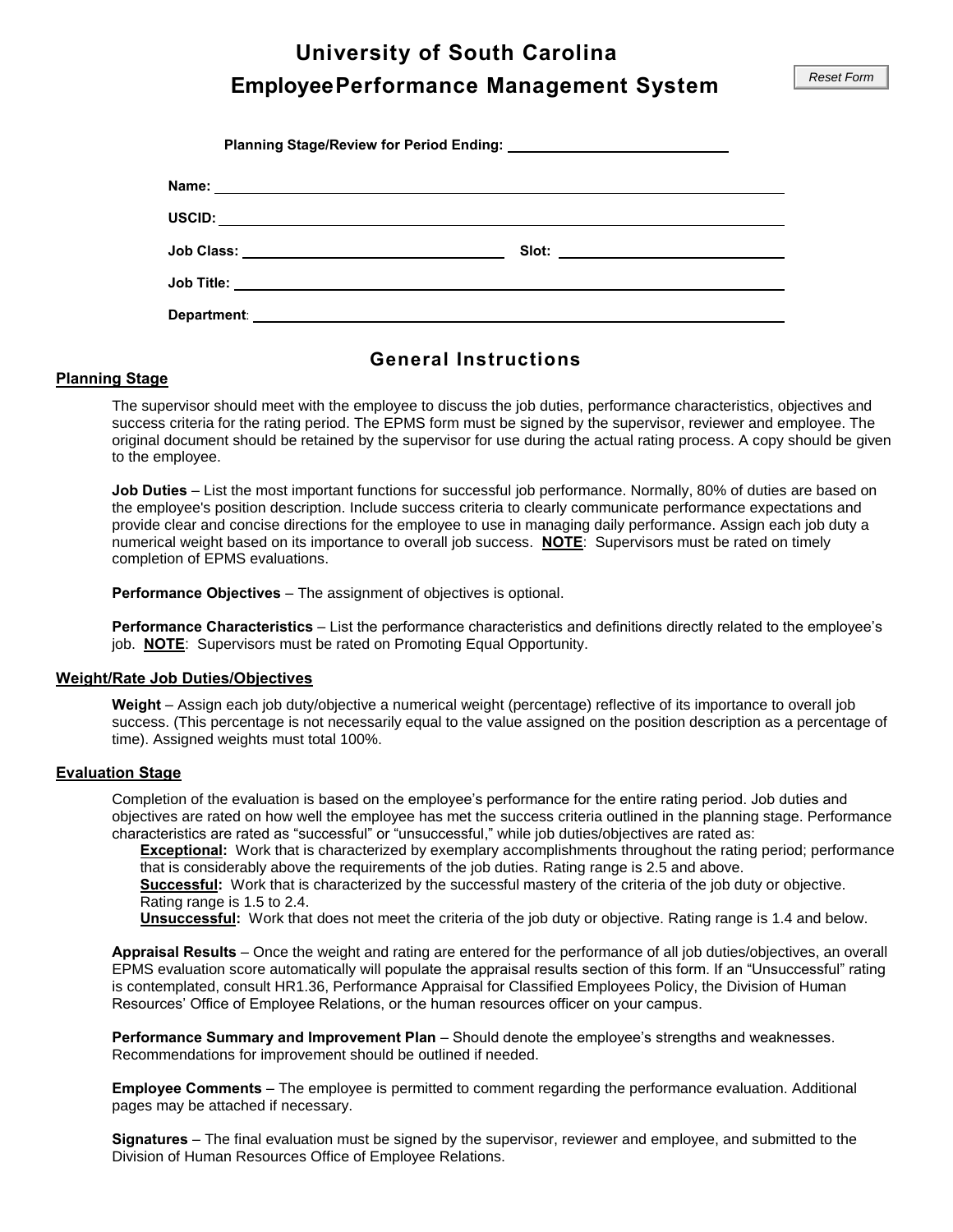## **USC Employee Performance Management System Job Duties**

**1. Duty**: Assign a weight from 1 to 100 to indicate the significance of the duty: \_\_\_\_\_\_\_\_\_\_\_\_\_\_ Not Applicable

## **[Rating of this duty is not required for non-supervisory staff]**

Supervises employees by applying appropriate management principles according to university policy and procedures, completing EPMS timely and accurately, and monitoring employee progress towards goal attainment. Communicates expectations and provides feedback to assist employee with performance improvement, professional development, and skills/competency development.

## **NOTE: All supervisors and managers must be rated this duty.**

#### **Success Criteria**:

Completes employee planning stages within 30 days from the last review date or upon hiring, reclassifying, or reassigning an employee. Ensures that the planning stage of subordinates accurately reflects current job duties. Develops success criteria during the planning stage that accurately reflects successful job performance. Monitors performance and provides regular feedback, recognition and developmental coaching appropriate to the developmental level of individual employees and the associated job tasks so that the employee can perform successfully. Diagnoses and addresses performance issues directly and promptly and does not avoid difficult issues or conversations. Ensures that all employees attend, and complete, university required trainings. Completes the annual performance evaluation on time and in accordance with the performance appraisal policy. Meets with employee(s) to discuss performance ratings and evaluation comments.

#### **Actual Performance:**

| Unsuccessful |  |
|--------------|--|
|              |  |



0

**2. Duty**: Assign a weight from 1 to 100 to indicate the significance of the duty:

#### **Actual Performance:**

**Success Criteria**:

| <b>Actual Performance:</b> |              |             |       |   |  |
|----------------------------|--------------|-------------|-------|---|--|
|                            |              |             |       |   |  |
|                            |              |             |       |   |  |
|                            |              |             |       |   |  |
|                            |              |             |       |   |  |
|                            |              |             |       |   |  |
|                            |              |             |       |   |  |
| Unsuccessful               | Successful \ | Exceptional | Score | 0 |  |
|                            |              |             |       |   |  |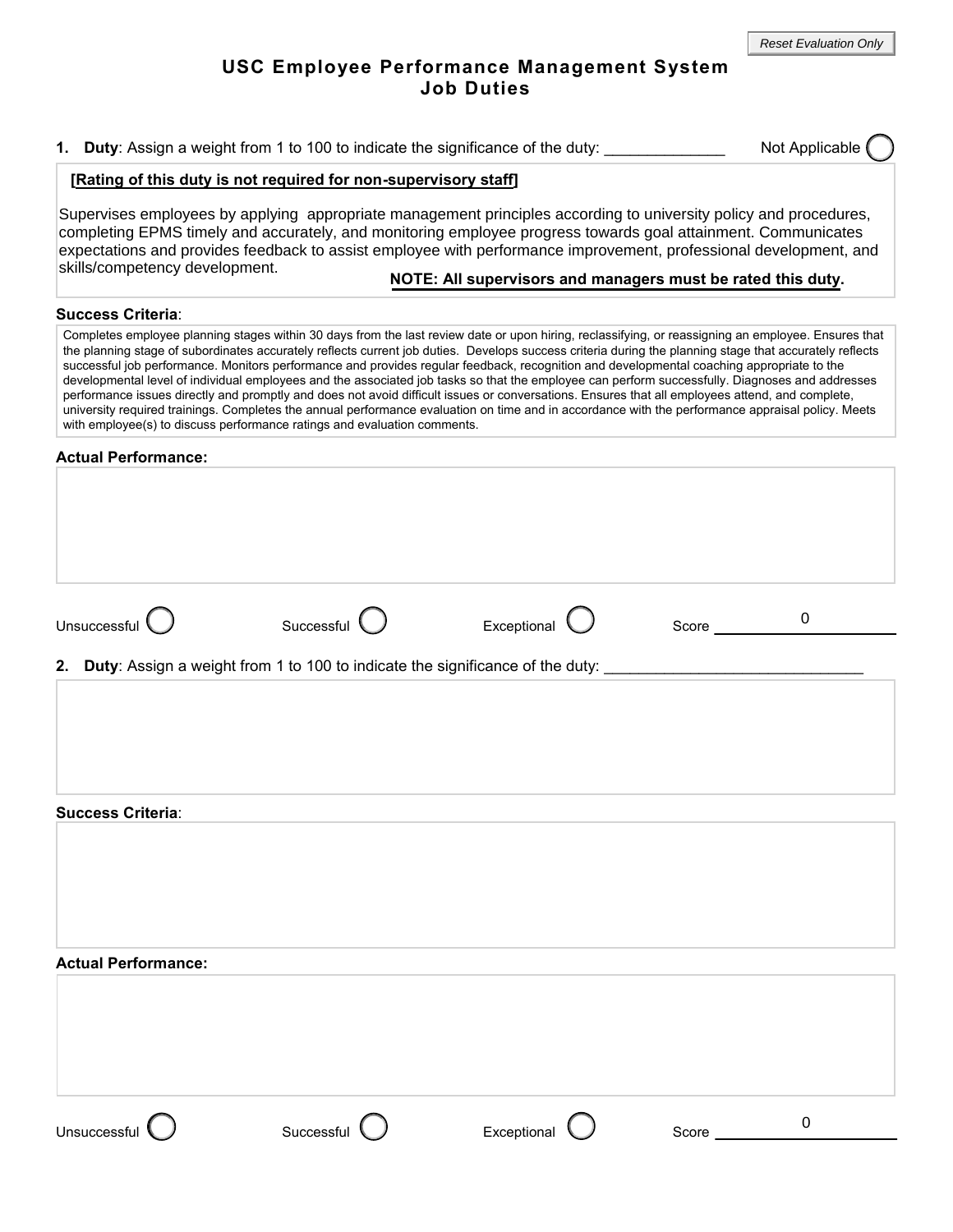| <b>Success Criteria:</b>   |                                                                                             |                        |                  |             |
|----------------------------|---------------------------------------------------------------------------------------------|------------------------|------------------|-------------|
|                            |                                                                                             |                        |                  |             |
|                            |                                                                                             |                        |                  |             |
|                            |                                                                                             |                        |                  |             |
|                            |                                                                                             |                        |                  |             |
| <b>Actual Performance:</b> |                                                                                             |                        |                  |             |
|                            |                                                                                             |                        |                  |             |
|                            |                                                                                             |                        |                  |             |
|                            |                                                                                             |                        |                  |             |
|                            |                                                                                             |                        |                  |             |
| Unsuccessful $\bigcirc$    | Successful $\bigcirc$                                                                       | Exceptional $\bigcirc$ | Score __________ | $\mathbf 0$ |
|                            |                                                                                             |                        |                  |             |
|                            | 4. Duty: Assign a weight from 1 to 100 to indicate the significance of the duty: __________ |                        |                  |             |
|                            |                                                                                             |                        |                  |             |
|                            |                                                                                             |                        |                  |             |
|                            |                                                                                             |                        |                  |             |
|                            |                                                                                             |                        |                  |             |
| <b>Success Criteria:</b>   |                                                                                             |                        |                  |             |
|                            |                                                                                             |                        |                  |             |
|                            |                                                                                             |                        |                  |             |
|                            |                                                                                             |                        |                  |             |
|                            |                                                                                             |                        |                  |             |
| <b>Actual Performance:</b> |                                                                                             |                        |                  |             |
|                            |                                                                                             |                        |                  |             |
|                            |                                                                                             |                        |                  |             |
|                            |                                                                                             |                        |                  |             |
|                            |                                                                                             |                        |                  |             |
|                            |                                                                                             |                        |                  |             |
| Unsuccessful $\bigcup$     | Successful $\bigcirc$                                                                       | Exceptional $\bigcirc$ |                  | $\pmb{0}$   |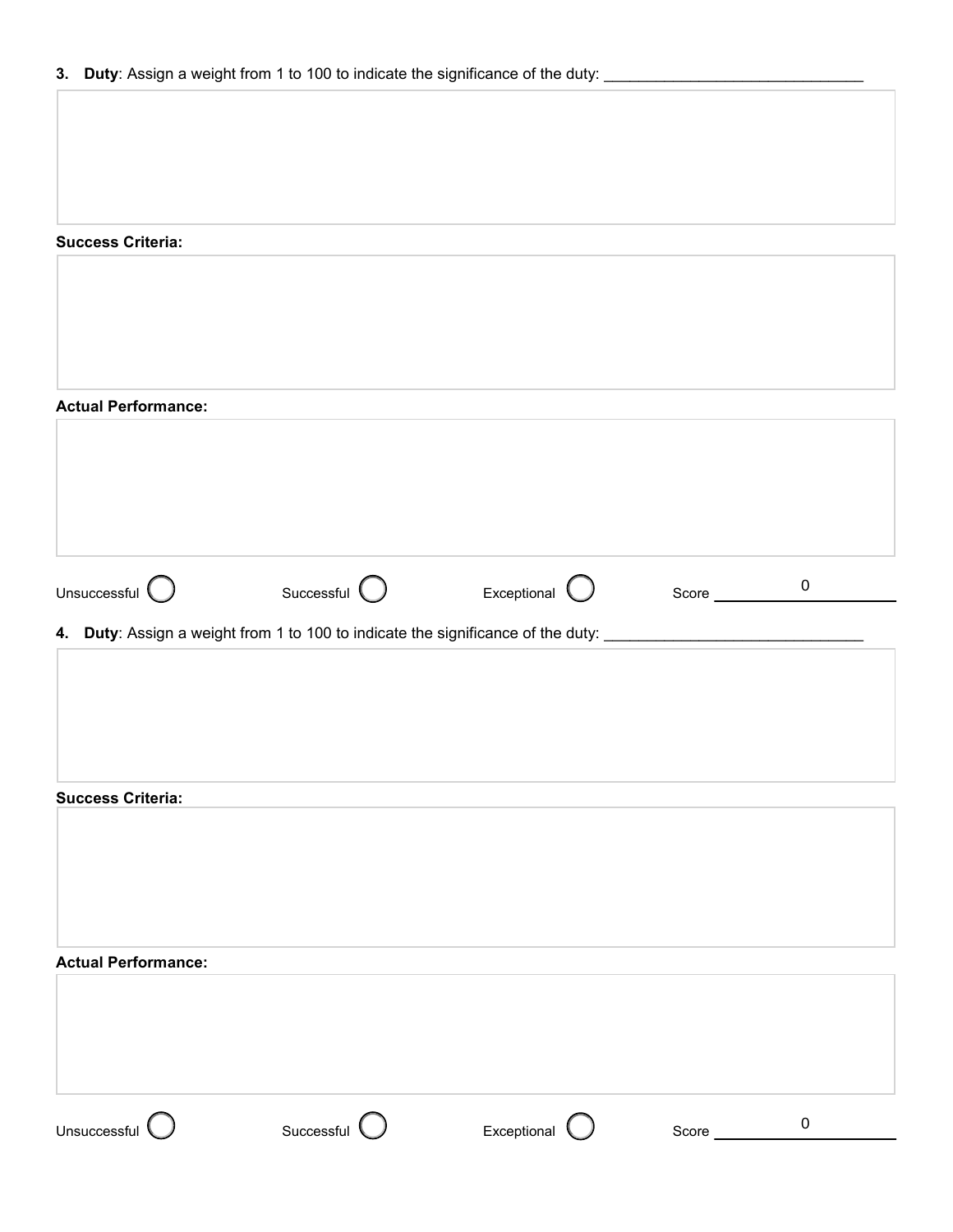**5. Duty**: Assign a weight from 1 to 100 to indicate the significance of the duty: \_\_\_\_\_\_\_\_\_\_\_\_\_\_\_\_\_\_\_\_\_\_\_\_\_\_\_\_\_\_\_\_\_

#### **Success Criteria:**

| <b>Actual Performance:</b> |                                                                                                                |             |       |                  |
|----------------------------|----------------------------------------------------------------------------------------------------------------|-------------|-------|------------------|
|                            |                                                                                                                |             |       |                  |
|                            |                                                                                                                |             |       |                  |
|                            |                                                                                                                |             |       |                  |
| Unsuccessful $\bigcirc$    | Successful <b>O</b> Exceptional C Score 0                                                                      |             |       |                  |
|                            | 6. Duty: Assign a weight from 1 to 100 to indicate the significance of the duty: _____________________________ |             |       |                  |
|                            |                                                                                                                |             |       |                  |
|                            |                                                                                                                |             |       |                  |
|                            |                                                                                                                |             |       |                  |
| <b>Success Criteria:</b>   |                                                                                                                |             |       |                  |
|                            |                                                                                                                |             |       |                  |
|                            |                                                                                                                |             |       |                  |
|                            |                                                                                                                |             |       |                  |
| <b>Actual Performance:</b> |                                                                                                                |             |       |                  |
|                            |                                                                                                                |             |       |                  |
|                            |                                                                                                                |             |       |                  |
| Unsuccessful $\bigcirc$    | Successful O                                                                                                   | Exceptional |       | $\boldsymbol{0}$ |
|                            |                                                                                                                |             | Score |                  |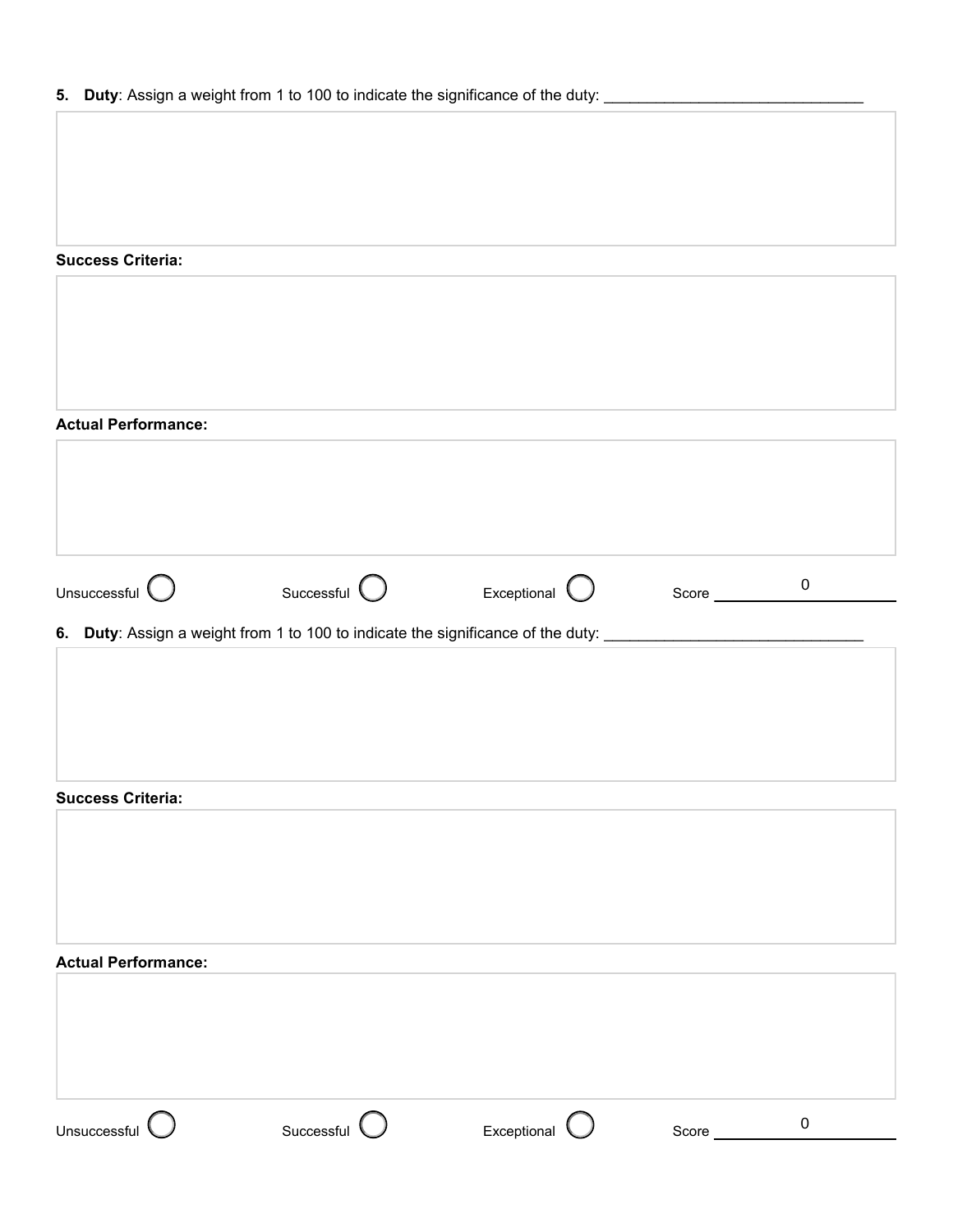# **USC Employee Performance Management System Performance Objectives (Optional)**

| 1. Objective: Assign a weight from 1 to 100 to indicate the significance of the duty: ____________________ |                                                                                                                |                        |                       |           |
|------------------------------------------------------------------------------------------------------------|----------------------------------------------------------------------------------------------------------------|------------------------|-----------------------|-----------|
|                                                                                                            |                                                                                                                |                        |                       |           |
|                                                                                                            |                                                                                                                |                        |                       |           |
|                                                                                                            |                                                                                                                |                        |                       |           |
| <b>Success Criteria:</b>                                                                                   |                                                                                                                |                        |                       |           |
|                                                                                                            |                                                                                                                |                        |                       |           |
|                                                                                                            |                                                                                                                |                        |                       |           |
|                                                                                                            |                                                                                                                |                        |                       |           |
| <b>Actual Performance:</b>                                                                                 |                                                                                                                |                        |                       |           |
|                                                                                                            |                                                                                                                |                        |                       |           |
|                                                                                                            |                                                                                                                |                        |                       |           |
|                                                                                                            |                                                                                                                |                        |                       |           |
| Unsuccessful $\bigcirc$                                                                                    | Successful $\bigcirc$                                                                                          | Exceptional $\bigcirc$ | Score $\qquad \qquad$ | $\pmb{0}$ |
|                                                                                                            |                                                                                                                |                        |                       |           |
|                                                                                                            |                                                                                                                |                        |                       |           |
|                                                                                                            |                                                                                                                |                        |                       |           |
|                                                                                                            | 2. Objective: Assign a weight from 1 to 100 to indicate the significance of the duty: ________________________ |                        |                       |           |
|                                                                                                            |                                                                                                                |                        |                       |           |
|                                                                                                            |                                                                                                                |                        |                       |           |
|                                                                                                            |                                                                                                                |                        |                       |           |
|                                                                                                            |                                                                                                                |                        |                       |           |
|                                                                                                            |                                                                                                                |                        |                       |           |
|                                                                                                            |                                                                                                                |                        |                       |           |
|                                                                                                            |                                                                                                                |                        |                       |           |
|                                                                                                            |                                                                                                                |                        |                       |           |
|                                                                                                            |                                                                                                                |                        |                       |           |
| <b>Success Criteria:</b><br><b>Actual Performance:</b>                                                     |                                                                                                                |                        |                       |           |
| Unsuccessful                                                                                               | Successful $\bigcup$                                                                                           | Exceptional            | Score                 | $\pmb{0}$ |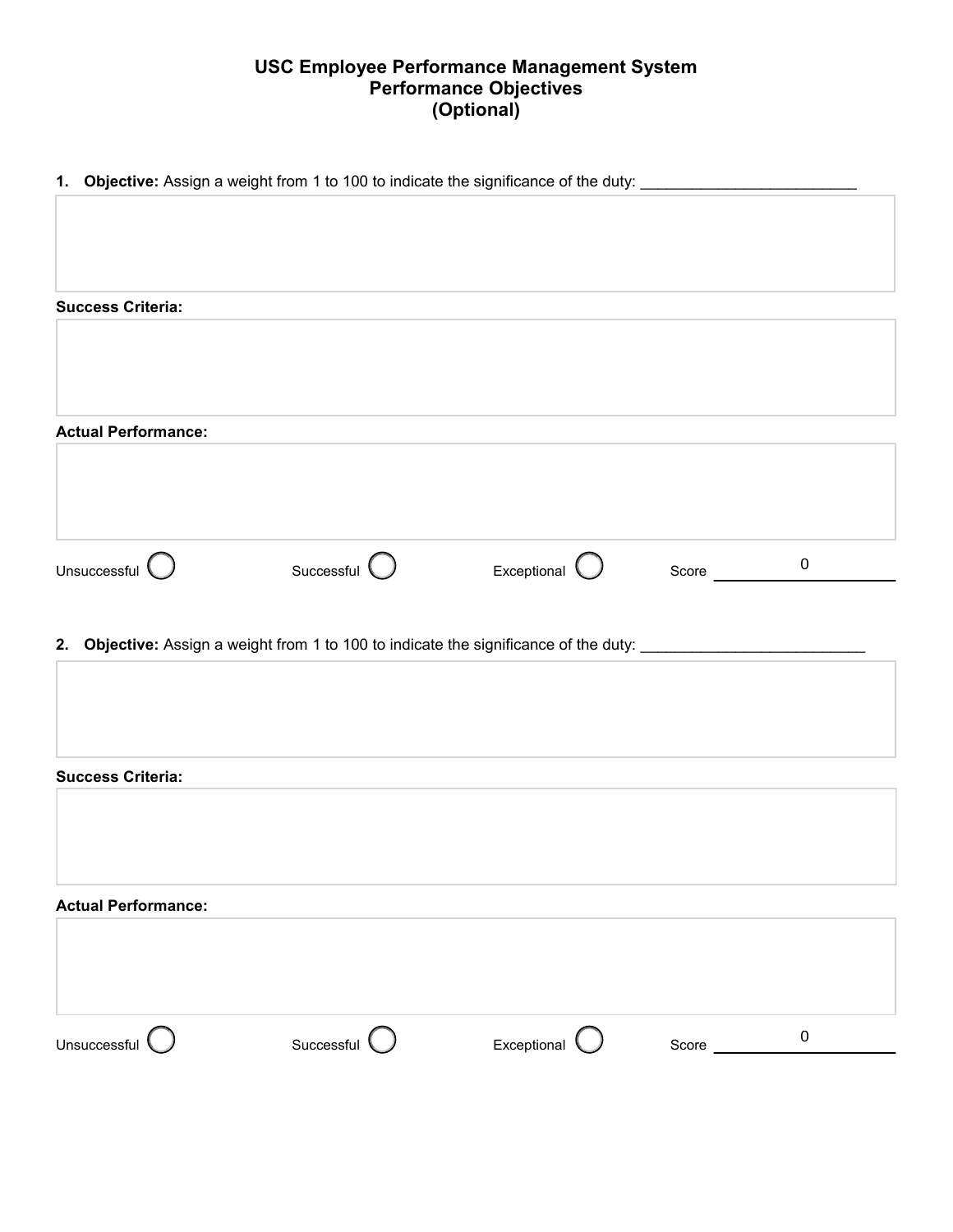# **USC Employee Performance Management System Section III — Performance Characteristics**

**1. Characteristic/Definition**: [Rating of this Performance Characteristic is not required for non-supervisory staff]

|    | Promoting Equal Opportunity: Includes meeting affirmative action goals in such areas as hiring, promotion; or<br>placement; level of personal and organizational commitment to equal opportunity; progress toward achieving a fully<br>integrated and representative work force; and contribution toward minority programs and other social/economic<br>equal opportunity goals. NOTE: All supervisors and managers must be rated on this Performance Characteristic<br>if their job duties or responsibilities include or impact hiring, promoting, or placing employees, supervising,<br>purchasing or contracting. |               |                |                |                |  |
|----|-----------------------------------------------------------------------------------------------------------------------------------------------------------------------------------------------------------------------------------------------------------------------------------------------------------------------------------------------------------------------------------------------------------------------------------------------------------------------------------------------------------------------------------------------------------------------------------------------------------------------|---------------|----------------|----------------|----------------|--|
|    | Successful (                                                                                                                                                                                                                                                                                                                                                                                                                                                                                                                                                                                                          |               | Unsuccessful ( |                | Not Applicable |  |
| 2. | <b>Characteristic/Definition:</b>                                                                                                                                                                                                                                                                                                                                                                                                                                                                                                                                                                                     |               |                |                |                |  |
|    |                                                                                                                                                                                                                                                                                                                                                                                                                                                                                                                                                                                                                       |               |                |                |                |  |
|    |                                                                                                                                                                                                                                                                                                                                                                                                                                                                                                                                                                                                                       |               |                |                |                |  |
|    |                                                                                                                                                                                                                                                                                                                                                                                                                                                                                                                                                                                                                       | Successful (  |                | Unsuccessful ( |                |  |
| 3. | <b>Characteristic/Definition:</b>                                                                                                                                                                                                                                                                                                                                                                                                                                                                                                                                                                                     |               |                |                |                |  |
|    |                                                                                                                                                                                                                                                                                                                                                                                                                                                                                                                                                                                                                       |               |                |                |                |  |
|    |                                                                                                                                                                                                                                                                                                                                                                                                                                                                                                                                                                                                                       |               |                |                |                |  |
|    |                                                                                                                                                                                                                                                                                                                                                                                                                                                                                                                                                                                                                       |               |                |                |                |  |
|    |                                                                                                                                                                                                                                                                                                                                                                                                                                                                                                                                                                                                                       | Successful (  |                | Unsuccessful   |                |  |
| 4. | <b>Characteristic/Definition:</b>                                                                                                                                                                                                                                                                                                                                                                                                                                                                                                                                                                                     |               |                |                |                |  |
|    |                                                                                                                                                                                                                                                                                                                                                                                                                                                                                                                                                                                                                       |               |                |                |                |  |
|    |                                                                                                                                                                                                                                                                                                                                                                                                                                                                                                                                                                                                                       |               |                |                |                |  |
|    |                                                                                                                                                                                                                                                                                                                                                                                                                                                                                                                                                                                                                       |               |                |                |                |  |
|    |                                                                                                                                                                                                                                                                                                                                                                                                                                                                                                                                                                                                                       | Successful () |                | Unsuccessful ( |                |  |
| 5. | <b>Characteristic/Definition:</b>                                                                                                                                                                                                                                                                                                                                                                                                                                                                                                                                                                                     |               |                |                |                |  |
|    |                                                                                                                                                                                                                                                                                                                                                                                                                                                                                                                                                                                                                       |               |                |                |                |  |
|    |                                                                                                                                                                                                                                                                                                                                                                                                                                                                                                                                                                                                                       |               |                |                |                |  |
|    |                                                                                                                                                                                                                                                                                                                                                                                                                                                                                                                                                                                                                       |               |                |                |                |  |
|    |                                                                                                                                                                                                                                                                                                                                                                                                                                                                                                                                                                                                                       | Successful (  |                | Unsuccessful ( |                |  |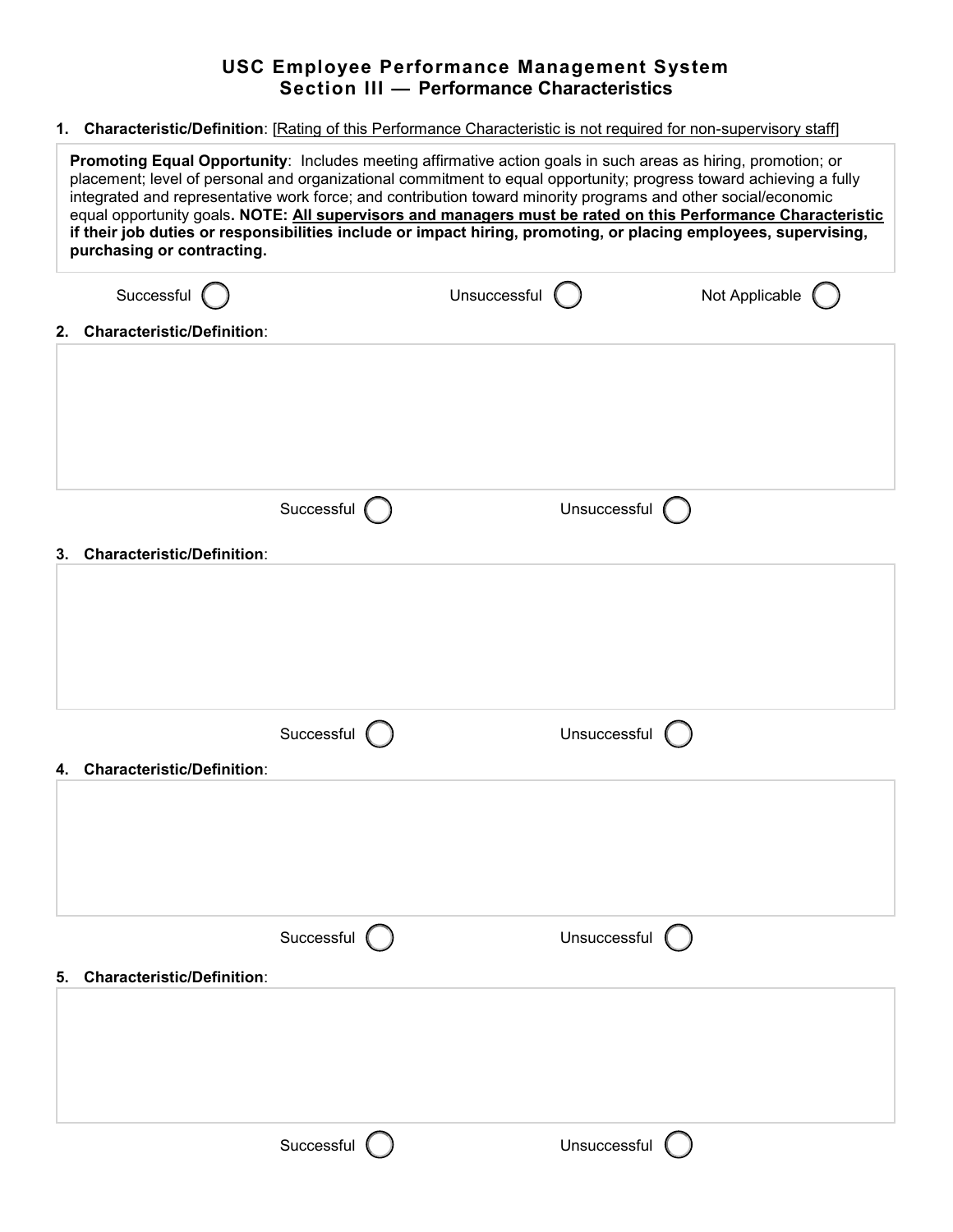# **EPMS Appraisal Results**

 Select the performance rating that falls within the calculated numeric rating. **Note**: Refer to instructions if an "Unsuccessful" performance level is contemplated.

> Total Numeric Rating: 0

Exceptional Performance: Range is 2.5 and above.

Successful Performance: Range is 1.5 to 2.4.

Unsuccessful Performance: Range is 1.4 and below.

#### **Comments on Rating:**

# **EPMS Performance Summary and Improvement Plan**

**1. Identify the employee's major performance strengths and weaknesses.**

**2. Identify action recommended for the employee to take in order to improve performance or potential:**

# **EPMS Employee Comments**

**Optional Employee Comments on This Performance Review**: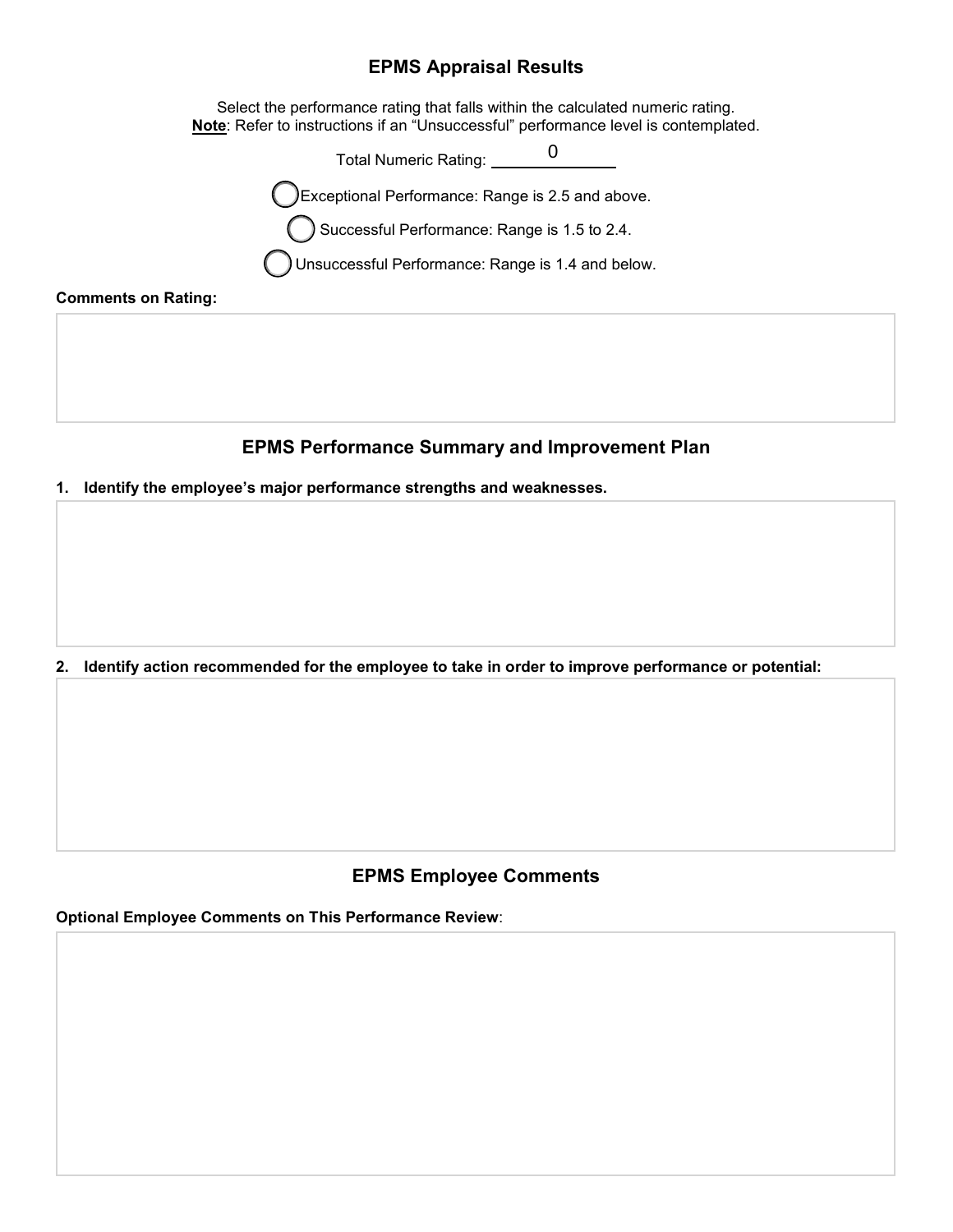# **University of South Carolina Employee Performance Management System Additional Page**